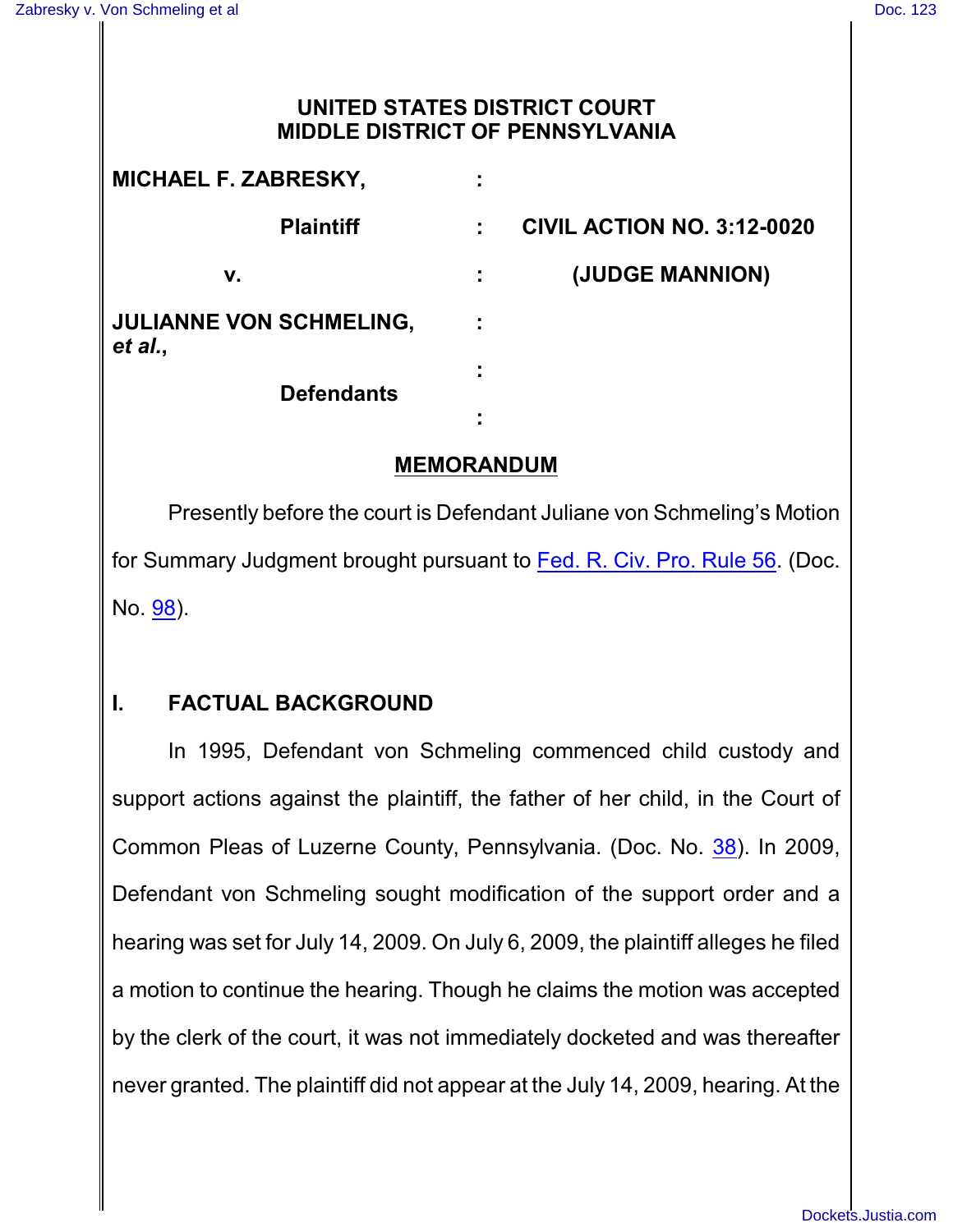hearing Defendant von Schmeling presented her petition for modification and the Hearing Officer recommended that the plaintiff's monthly child support payment be increased by \$250.00 from \$533.00 to \$783.00. (Doc. No. [38](http://ecf.pamd.uscourts.gov/doc1/15503750692); Doc. No. [47](http://ecf.pamd.uscourts.gov/doc1/15503772490), Att. 2). The plaintiff filed exceptions to the Hearing Officer's recommendation. On October 26, 2009, the Honorable Joseph Musto of the Court of Common Pleas for Luzerne County entered an order denying the plaintiff's exceptions, affirming the recommendation, and setting the plaintiff's monthly child support payment at \$738.00. (Doc. No. [38](http://ecf.pamd.uscourts.gov/doc1/15503750692); Doc. No. [47](http://ecf.pamd.uscourts.gov/doc1/15503772490), Exh. C). On November 17, 2009, the plaintiff filed a motion for special relief and a stay which also sought to continue a contempt hearing scheduled for November 24, 2009. Judge Musto denied the request to continue the November 24, 2009, hearing but did not address the merits of the remainder of the motion. (Doc. No. [112](http://ecf.pamd.uscourts.gov/doc1/15504298365), Exh. 16). At the November 24, 2009, hearing, Judge Musto found the plaintiff to be in contempt and placed him on probation for a period of six months. (Doc. No. [38](http://ecf.pamd.uscourts.gov/doc1/15503750692), Exh. A).

The plaintiff alleges that during the November 24, 2009, hearing he and his attorney attempted to clarify whether he was to pay \$533.00 or \$738.00 in monthly support while awaiting another scheduled hearing in which the plaintiff planned to dispute the modification. (Doc. No. [112](http://ecf.pamd.uscourts.gov/doc1/15504298365), Exh. 16-17). The plaintiff alleges that Judge Musto told him and his counsel to pay \$533.00. (Id.). The plaintiff includes a partial transcript from the hearing which does not contain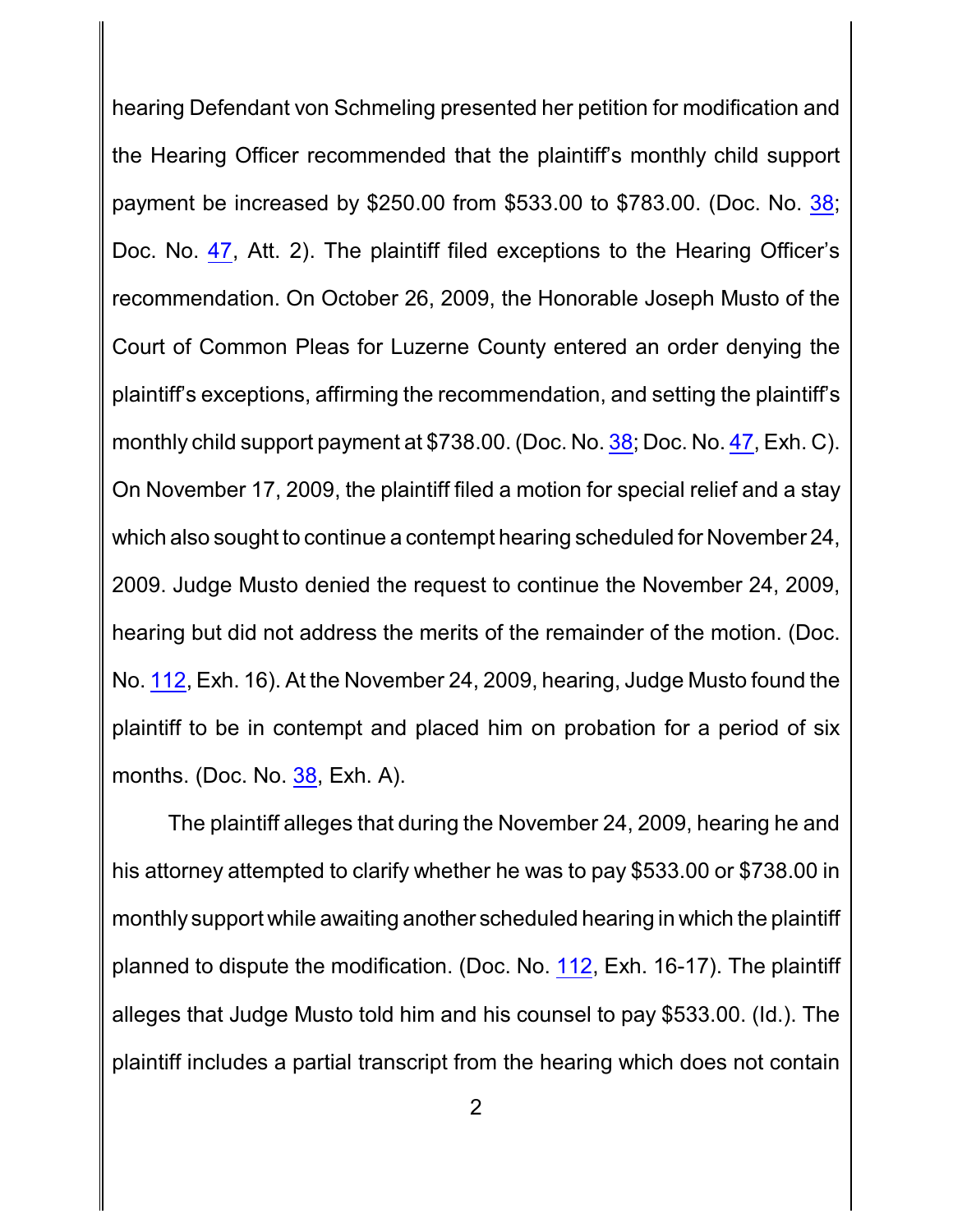any statements by Judge Musto indicating a payment of \$533.00 rather than the amount of \$738.00 indicated in the court's written order was allowed. (Doc. No. [38](http://ecf.pamd.uscourts.gov/doc1/15503750692), Exh. A at 8-11). Just after the hearing, Defendant Eugene Duffy Jr., a probation officer, allegedly told the defendant that if he didn't pay his child support, he would be arrested. (Id., ¶38)

On December 4, 2009, Defendant von Schmeling contacted Defendants Michael Quinn, a court support officer, and John Davis, the Director of the Domestic Relations Section about when the plaintiff was required to pay the court ordered child support. (Doc. No. [112](http://ecf.pamd.uscourts.gov/doc1/15504298365), Exh. 4). After speaking with Judge Musto, Defendant Davis contacted Defendant von Schmeling to inform her that if the plaintiff did not make a full payment to the court within 30 days of the order of November 24, 2009, a warrant would issue for his arrest. (Id.). Defendant Davis also communicated Judge Musto's understanding of the order to Defendants Quinn and Duffy via email on December 8, 2009. (Id., Exh. 7).

On December 21, 2009, the plaintiff allegedly called Defendant Quinn before mailing his child support payment to double-check the amount to be paid and that Defendant Quinn allegedly instructed him to pay \$533.00 because that is what Judge Musto had stated at the hearing. (Id., Doc. No. [38](http://ecf.pamd.uscourts.gov/doc1/15503750692), ¶41). That same day, the plaintiff submitted his child support payment in the amount of \$533.00, \$250.00 less than the actual court ordered amount. On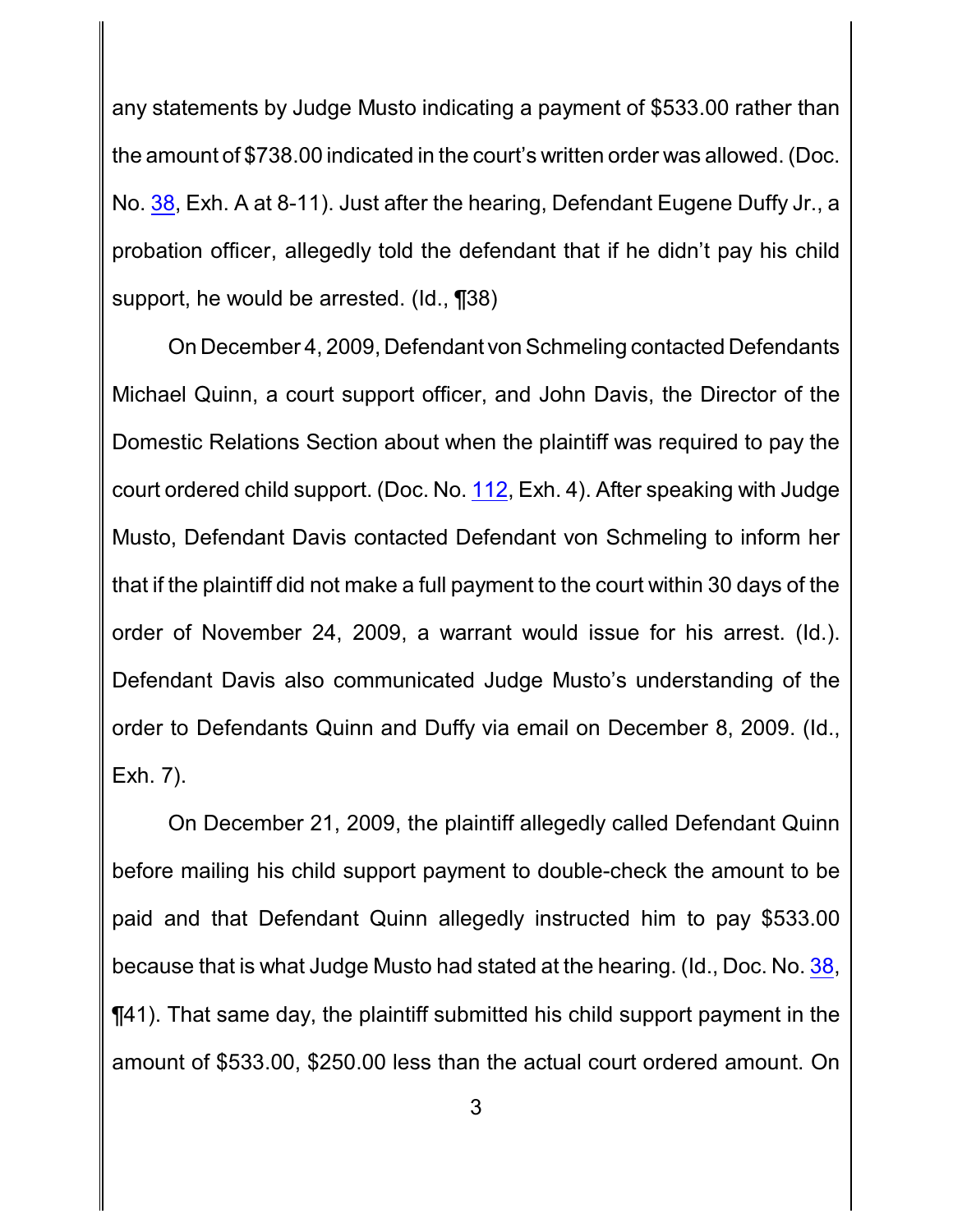December 28, 2009, Defendant Duffy Jr. prepared a bench warrant for the plaintiff's arrest because the child support payment was \$250.00 short of the required amount. (Doc. No. [112](http://ecf.pamd.uscourts.gov/doc1/15504298365), Exh. 2). The bench warrant was stamped "probation violation warrant" and indicates that it was issued because the plaintiff "failed to appear, after notice, before the Court for a scheduled conference and/or hearing." Judge Clinton Smith signed the warrant that same day. (Doc. No. [48](http://ecf.pamd.uscourts.gov/doc1/15503780440), Exh. D). Based on the PACSES docket entry, there were no hearings held between November 24 and December 28, 2009, however, that system and Defendant Duffy, Jr. both note the warrant was actually issued for non-payment of \$250.00. (Doc. No. [112](http://ecf.pamd.uscourts.gov/doc1/15504298365), Exh. 3, 10). The court order in place at the time of the arrest required the plaintiff to pay \$783.00 per month. (Doc. No. [38](http://ecf.pamd.uscourts.gov/doc1/15503750692), ¶30; Doc. No. [47](http://ecf.pamd.uscourts.gov/doc1/15503772490), Exh. C).

On January 7, 2010, Defendants Biscotto, Austin, Para and Tigue, all employees of the Luzerne County Domestic Relations Section, took the plaintiff into custody. These Defendants did not present the plaintiff with a copy of the warrant, but instructed him that he was being taken into custody because he had failed to pay child support. (Id., Exh. 16). The plaintiff was handcuffed and placed in the back of an unmarked car outside of a local restaurant. While in custody, the plaintiff was afforded the opportunity to speak briefly with his attorney and wife. The attorney spoke with Defendants Duffy, Jr. and Davis who each relayed that the plaintiff had failed to pay the correct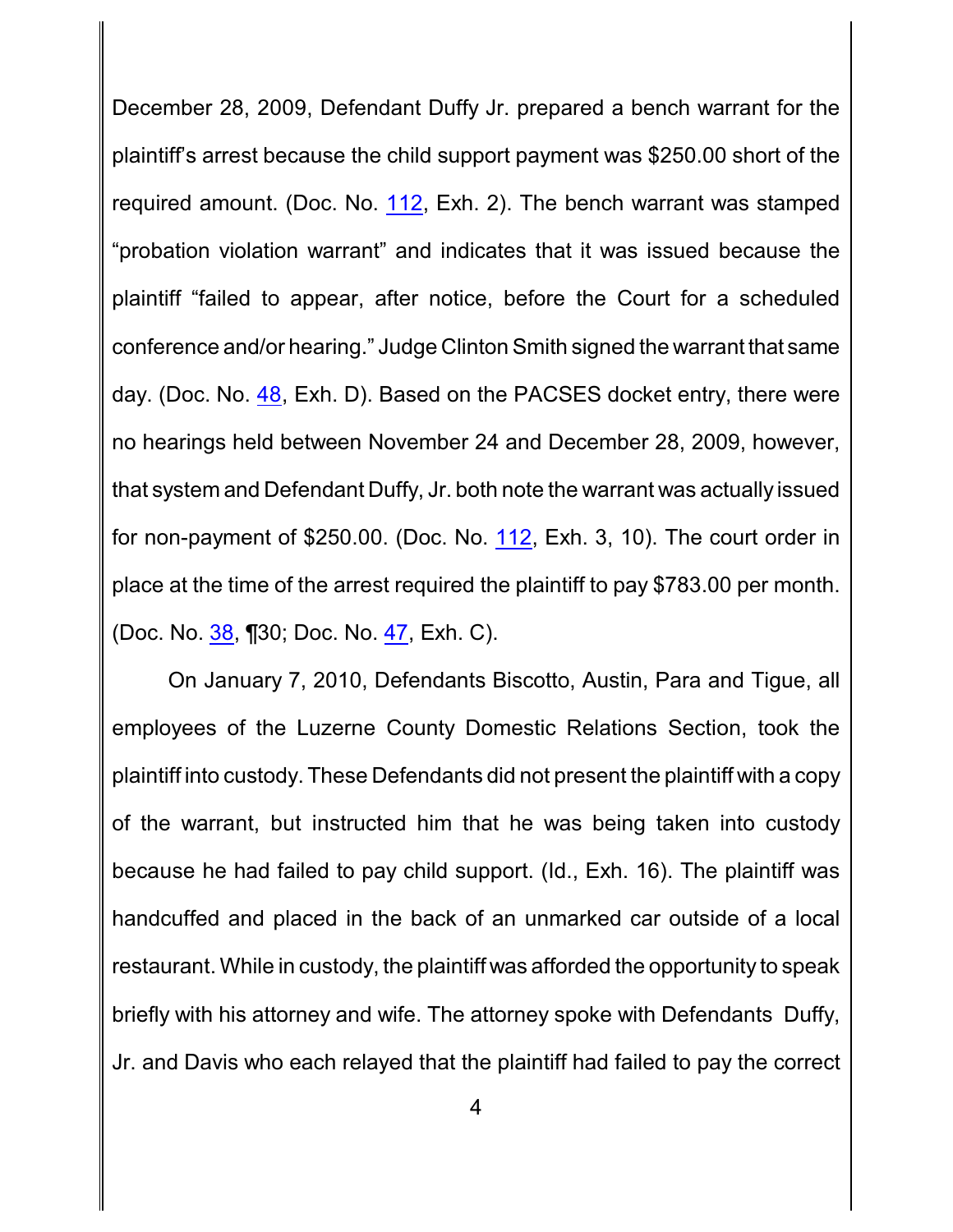amount of support and that he had been arrested. The plaintiff asserted that he had been told to pay \$533.00, not \$738.00 as the defendants claim.

During the plaintiff's transportation to the courthouse, Defendant Tigue allegedly asked the plaintiff "what did you do to piss your ex off so much?" The Defendant then stated that he was referring to Defendant von Schmeling and that she had been "hounding" the Domestic Relations Section to arrest him. (Id.). Once at the courthouse, the plaintiff paid \$250.00 at the Domestic Relations Section and was released. He was not taken before a judge, nor was he taken to jail. On January 8, 2010, the bench warrant was vacated.

#### **II. PROCEDURAL HISTORY**

On January 5, 2012, the plaintiff filed his original complaint. (Doc. No. [1](http://ecf.pamd.uscourts.gov/doc1/15503609902)). Pursuant to this court's order dated April 26, 2012, (Doc. No. [26](http://ecf.pamd.uscourts.gov/doc1/15503712490)), the plaintiff filed an amended complaint on May 2, 2012. (Doc. No. [38](http://ecf.pamd.uscourts.gov/doc1/15503750692)). The plaintiff's amended complaint comprises nine counts. After a motion to dismiss was ruled on by the court, only three claims remain against Defendant von Schmeling: (1) malicious prosecution, (2) intentional infliction of emotional distress, and (3) civil conspiracy. (Doc. No. [64](http://ecf.pamd.uscourts.gov/doc1/15504060828)). Defendant von Schmeling filed the instant motion for summary judgement on June 17, 2013, (Doc. No. [98](http://ecf.pamd.uscourts.gov/doc1/15504245635)), and the brief in support on July 2, 2013. (Doc. No. [102](http://ecf.pamd.uscourts.gov/doc1/15504265720)). Plaintiff filed his brief in opposition on July 30, 2013. (Doc. No. [112](http://ecf.pamd.uscourts.gov/doc1/15504298365)).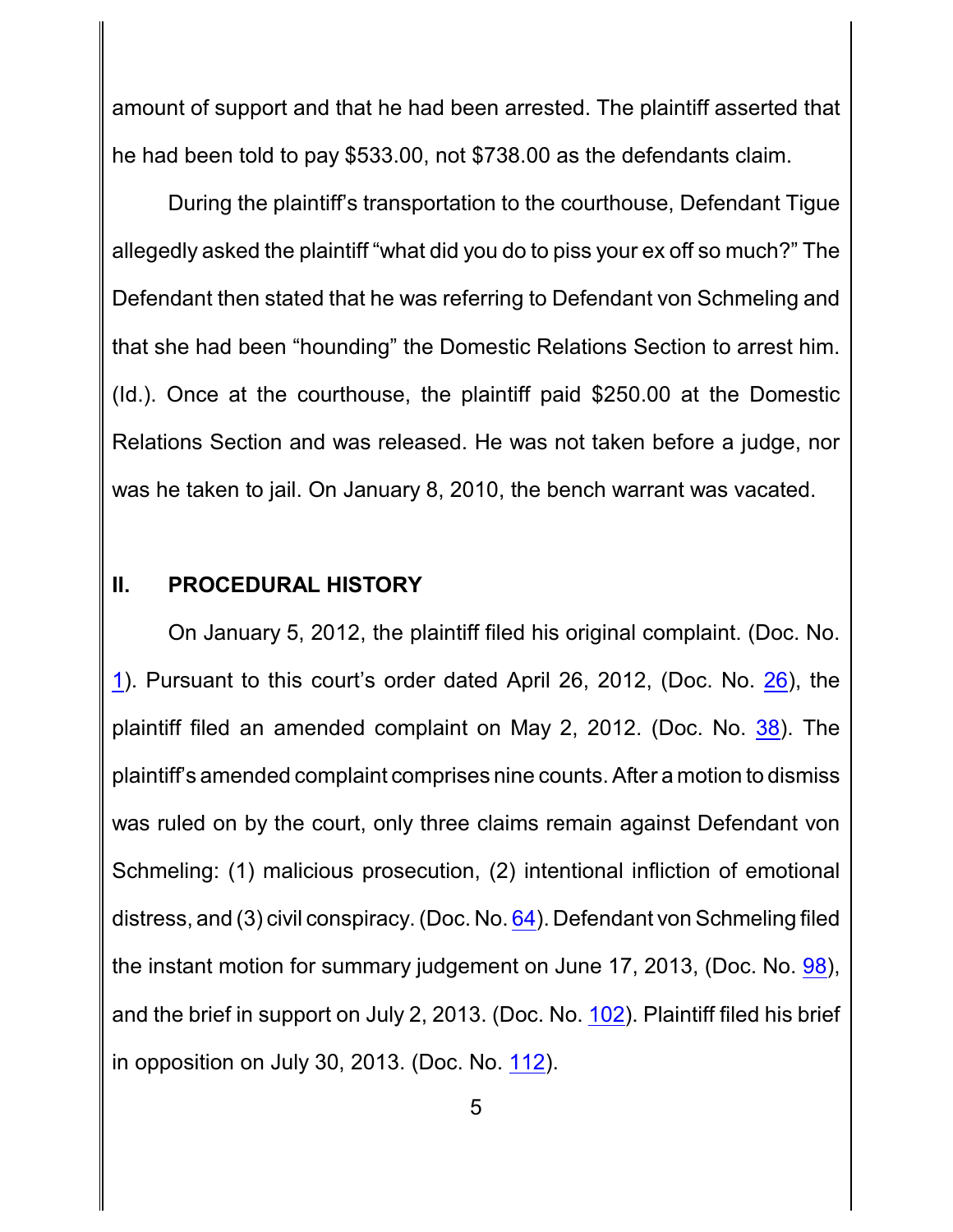## **III. STANDARD OF REVIEW**

Summaryjudgment is appropriate if the "pleadings, depositions, answers to interrogatories, and admissions on file, together with the affidavits, if any, show that there is no genuine issue as to any material fact and that the moving party is entitled to judgment as a matter of law." [Fed. R. Civ. P.](http://westlaw.com/find/default.wl?ft=L&docname=USFRCPR56&rs=btil2.0&rp=%2ffind%2fdefault.wl&fn=_top&findtype=L&vr=2.0&db=1000600&wbtoolsId=USFRCPR56&HistoryType=F) 56(c); *see also Celotex Corp. v. Catrett, [477 U.S. 317, 322-23 \(1986\)](http://westlaw.com/find/default.wl?ft=Y&referencepositiontype=S&rs=btil2.0&rp=%2ffind%2fdefault.wl&serialnum=1986132677&fn=_top&referenceposition=322&findtype=Y&vr=2.0&db=0000780&wbtoolsId=1986132677&HistoryType=F); [Turner v. Schering-](http://westlaw.com/find/default.wl?ft=Y&referencepositiontype=S&rs=btil2.0&rp=%2ffind%2fdefault.wl&serialnum=1990067742&fn=_top&referenceposition=340&findtype=Y&vr=2.0&db=0000350&wbtoolsId=1990067742&HistoryType=F)[Plough Corp., 901 F.2d 335, 340 \(3d Cir. 1990\)](http://westlaw.com/find/default.wl?ft=Y&referencepositiontype=S&rs=btil2.0&rp=%2ffind%2fdefault.wl&serialnum=1990067742&fn=_top&referenceposition=340&findtype=Y&vr=2.0&db=0000350&wbtoolsId=1990067742&HistoryType=F).* A factual dispute is genuine if a reasonable jury could find for the non-moving party, and is material if it will affect the outcome of the trial under governing substantive law*. [Anderson v.](http://westlaw.com/find/default.wl?ft=Y&referencepositiontype=S&rs=btil2.0&rp=%2ffind%2fdefault.wl&serialnum=1986132674&fn=_top&referenceposition=248&findtype=Y&vr=2.0&db=0000780&wbtoolsId=1986132674&HistoryType=F) [Liberty Lobby, Inc.,](http://westlaw.com/find/default.wl?ft=Y&referencepositiontype=S&rs=btil2.0&rp=%2ffind%2fdefault.wl&serialnum=1986132674&fn=_top&referenceposition=248&findtype=Y&vr=2.0&db=0000780&wbtoolsId=1986132674&HistoryType=F) 477 U.S. 242, 248 (1986); [Aetna Casualty & Sur. Co. v.](http://westlaw.com/find/default.wl?ft=Y&referencepositiontype=S&rs=btil2.0&rp=%2ffind%2fdefault.wl&serialnum=1995225725&fn=_top&referenceposition=838&findtype=Y&vr=2.0&db=0000345&wbtoolsId=1995225725&HistoryType=F) [Ericksen, 903 F. Supp. 836, 838 \(M.D. Pa. 1995\)](http://westlaw.com/find/default.wl?ft=Y&referencepositiontype=S&rs=btil2.0&rp=%2ffind%2fdefault.wl&serialnum=1995225725&fn=_top&referenceposition=838&findtype=Y&vr=2.0&db=0000345&wbtoolsId=1995225725&HistoryType=F).* At the summary judgment stage, "the judge's function is not himself to weigh the evidence and determine the truth of the matter but to determine whether there is a genuine issue for trial.*" [Anderson, 477 U.S. at 249](http://westlaw.com/find/default.wl?ft=Y&referencepositiontype=S&rs=btil2.0&rp=%2ffind%2fdefault.wl&serialnum=1986132674&fn=_top&referenceposition=248&findtype=Y&vr=2.0&db=0000780&wbtoolsId=1986132674&HistoryType=F) ; see also Marino [v. Indus. Crating Co., 358](http://westlaw.com/find/default.wl?ft=Y&referencepositiontype=S&rs=btil2.0&rp=%2ffind%2fdefault.wl&serialnum=2004144570&fn=_top&referenceposition=247&findtype=Y&vr=2.0&db=0000506&wbtoolsId=2004144570&HistoryType=F) [F.3d 241, 247 \(3d Cir. 2004\)](http://westlaw.com/find/default.wl?ft=Y&referencepositiontype=S&rs=btil2.0&rp=%2ffind%2fdefault.wl&serialnum=2004144570&fn=_top&referenceposition=247&findtype=Y&vr=2.0&db=0000506&wbtoolsId=2004144570&HistoryType=F)* (a court may not weigh the evidence or make credibility determinations). Rather, the court must consider all evidence and inferences drawn therefrom in the light most favorable to the non-moving party. *[Andreoli v. Gates, 482 F.3d 641, 647 \(3d Cir. 2007\)](http://westlaw.com/find/default.wl?ft=Y&referencepositiontype=S&rs=btil2.0&rp=%2ffind%2fdefault.wl&serialnum=2011888780&fn=_top&referenceposition=647&findtype=Y&vr=2.0&db=0000506&wbtoolsId=2011888780&HistoryType=F).* 

To prevail on summary judgment, the moving party must affirmatively identify those portions of the record which demonstrate the absence of a genuine issue of material fact. *[Celotex, 477 U.S. at 323-24](http://westlaw.com/find/default.wl?ft=Y&referencepositiontype=S&rs=btil2.0&rp=%2ffind%2fdefault.wl&serialnum=1986132677&fn=_top&referenceposition=322&findtype=Y&vr=2.0&db=0000780&wbtoolsId=1986132677&HistoryType=F)*. The moving party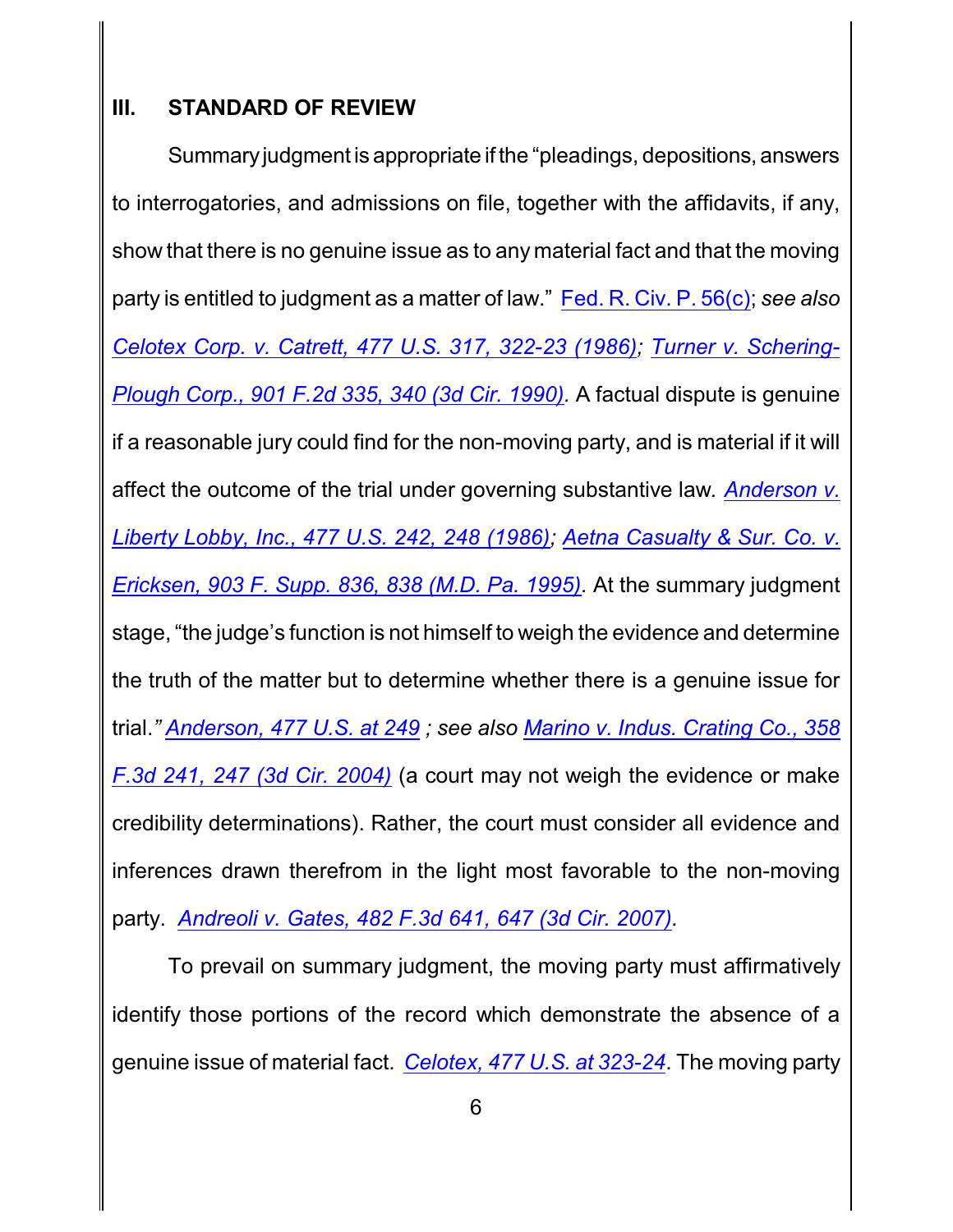can discharge the burden by showing that "on all the essential elements of its case on which it bears the burden of proof at trial, no reasonable jury could find for the non-moving party.*" [In re Bressman, 327 F.3d 229, 238 \(3d](http://westlaw.com/find/default.wl?ft=Y&referencepositiontype=S&rs=btil2.0&rp=%2ffind%2fdefault.wl&serialnum=2003314002&fn=_top&referenceposition=238&findtype=Y&vr=2.0&db=0000506&wbtoolsId=2003314002&HistoryType=F) Cir. [2003\)](http://westlaw.com/find/default.wl?ft=Y&referencepositiontype=S&rs=btil2.0&rp=%2ffind%2fdefault.wl&serialnum=2003314002&fn=_top&referenceposition=238&findtype=Y&vr=2.0&db=0000506&wbtoolsId=2003314002&HistoryType=F); see also [Celotex, 477 U.S. at 325](http://westlaw.com/find/default.wl?ft=Y&referencepositiontype=S&rs=btil2.0&rp=%2ffind%2fdefault.wl&serialnum=1986132677&fn=_top&referenceposition=322&findtype=Y&vr=2.0&db=0000780&wbtoolsId=1986132677&HistoryType=F)*. If the moving party meets this initial burden, the non-moving party "must do more than simply show that there is some metaphysical doubt as to material facts," but must show sufficient evidence to support a jury verdict in its favor*. [Boyle v. County of Allegheny,](http://westlaw.com/find/default.wl?ft=Y&referencepositiontype=S&rs=btil2.0&rp=%2ffind%2fdefault.wl&serialnum=1998075483&fn=_top&referenceposition=393&findtype=Y&vr=2.0&db=0000506&wbtoolsId=1998075483&HistoryType=F) [139 F.3d 386, 393 \(3d Cir. 1998\)](http://westlaw.com/find/default.wl?ft=Y&referencepositiontype=S&rs=btil2.0&rp=%2ffind%2fdefault.wl&serialnum=1998075483&fn=_top&referenceposition=393&findtype=Y&vr=2.0&db=0000506&wbtoolsId=1998075483&HistoryType=F) (quoting [Matsushita Elec.](http://westlaw.com/find/default.wl?ft=Y&referencepositiontype=S&rs=btil2.0&rp=%2ffind%2fdefault.wl&serialnum=1986115992&fn=_top&referenceposition=586&findtype=Y&vr=2.0&db=0000780&wbtoolsId=1986115992&HistoryType=F) Indus. Co. v. [Zenith Radio, 475 U.S. 574, 586](http://westlaw.com/find/default.wl?ft=Y&referencepositiontype=S&rs=btil2.0&rp=%2ffind%2fdefault.wl&serialnum=1986115992&fn=_top&referenceposition=586&findtype=Y&vr=2.0&db=0000780&wbtoolsId=1986115992&HistoryType=F) (1986))*. However, if the non-moving party "fails to make a showing sufficient to establish the existence of an element essential to [the non-movant's] case, and on which [the non-movant] will bear the burden of proof at trial," Rule 56 mandates the entry of summary judgment because such a failure "necessarily renders all other facts immaterial." *[Celotex Corp., 477 U.S. at 322-23](http://westlaw.com/find/default.wl?ft=Y&referencepositiontype=S&rs=btil2.0&rp=%2ffind%2fdefault.wl&serialnum=1986132677&fn=_top&referenceposition=322&findtype=Y&vr=2.0&db=0000780&wbtoolsId=1986132677&HistoryType=F); [Jakimas v. Hoffman](http://westlaw.com/find/default.wl?ft=Y&referencepositiontype=S&rs=btil2.0&rp=%2ffind%2fdefault.wl&serialnum=2012238040&fn=_top&referenceposition=777&findtype=Y&vr=2.0&db=0000506&wbtoolsId=2012238040&HistoryType=F) La Roche, Inc., 485 [F.3d 770, 777 \(3d Cir. 2007\)](http://westlaw.com/find/default.wl?ft=Y&referencepositiontype=S&rs=btil2.0&rp=%2ffind%2fdefault.wl&serialnum=2012238040&fn=_top&referenceposition=777&findtype=Y&vr=2.0&db=0000506&wbtoolsId=2012238040&HistoryType=F).*

#### **IV. DISCUSSION**

As an initial note, the plaintiff points to many facts that are in dispute in this case to indicate why summary judgment is not appropriate. However, this court, in dealing with Defendant von Schmeling's motion for summary judgment, must determine whether the "nonmoving party has failed to make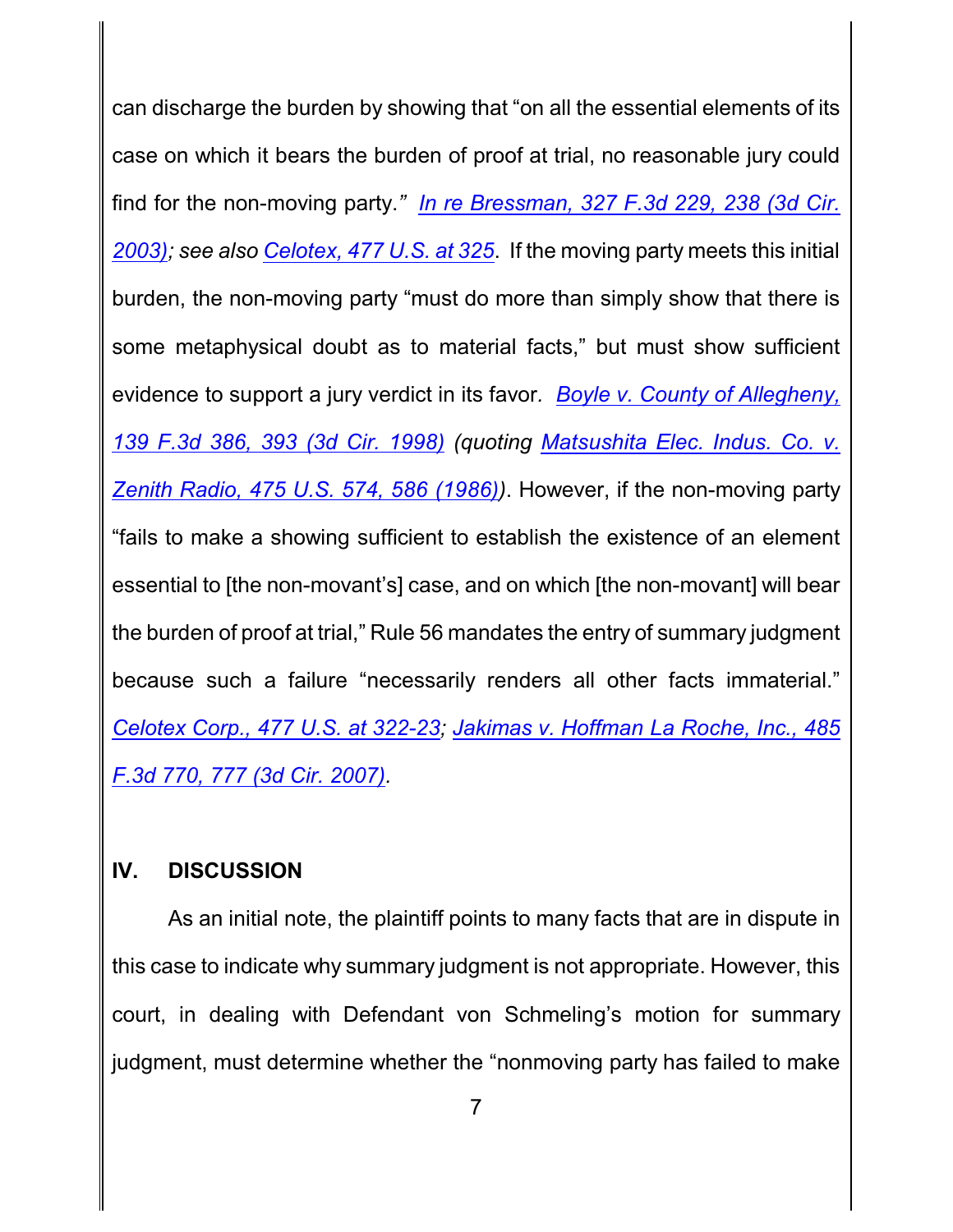a sufficient showing on an essential element of the case with respect to which he or she has the burden of proof." *[Penny v. Borough of Wildwood Crest](http://westlaw.com/find/default.wl?ft=Y&referencepositiontype=S&rs=btil2.0&rp=%2ffind%2fdefault.wl&serialnum=2002104757&fn=_top&referenceposition=138&findtype=Y&vr=2.0&db=0006538&wbtoolsId=2002104757&HistoryType=F)*, 28 F.Appx. 137, 138 (3d [Cir. 2002\)](http://westlaw.com/find/default.wl?ft=Y&referencepositiontype=S&rs=btil2.0&rp=%2ffind%2fdefault.wl&serialnum=2002104757&fn=_top&referenceposition=138&findtype=Y&vr=2.0&db=0006538&wbtoolsId=2002104757&HistoryType=F)(citing *Celotex*[, 477 U.S. at 323](http://westlaw.com/find/default.wl?ft=Y&referencepositiontype=S&rs=btil2.0&rp=%2ffind%2fdefault.wl&serialnum=1986132677&fn=_top&referenceposition=322&findtype=Y&vr=2.0&db=0000780&wbtoolsId=1986132677&HistoryType=F)). When the nonmoving party fails to present proof concerning an essential element of a claim, all other facts, even if disputed, become immaterial and irrelevant. *Id.*

## A. Malicious Prosecution

"A cause of action for malicious prosecution has three elements. The defendant must have instituted proceedings against the plaintiff 1) without probable cause, 2) with malice, and 3) the proceedings must have been terminated in favor of the plaintiff." *[Kelley v. General Teamsters, Chauffeurs,](http://westlaw.com/find/default.wl?ft=Y&referencepositiontype=S&rs=btil2.0&rp=%2ffind%2fdefault.wl&serialnum=1988097474&fn=_top&referenceposition=941&findtype=Y&vr=2.0&db=0000162&wbtoolsId=1988097474&HistoryType=F) and Helpers, Local Union 249*[, 544 A.2d 940, 941 \(Pa. 1988\)](http://westlaw.com/find/default.wl?ft=Y&referencepositiontype=S&rs=btil2.0&rp=%2ffind%2fdefault.wl&serialnum=1988097474&fn=_top&referenceposition=941&findtype=Y&vr=2.0&db=0000162&wbtoolsId=1988097474&HistoryType=F). A private citizen can be liable for malicious prosecution, if she "procured the prosecution ... by giving knowingly false information to a public official that leads to the initiation of proceedings," *Pellegrino v. U.S. Transp. Sec. Admin*[., 855 F. Supp. 2d 343,](http://westlaw.com/find/default.wl?ft=Y&referencepositiontype=S&rs=btil2.0&rp=%2ffind%2fdefault.wl&serialnum=2027236497&fn=_top&referenceposition=358&findtype=Y&vr=2.0&db=0004637&wbtoolsId=2027236497&HistoryType=F) [358 \(E.D. Pa.](http://westlaw.com/find/default.wl?ft=Y&referencepositiontype=S&rs=btil2.0&rp=%2ffind%2fdefault.wl&serialnum=2027236497&fn=_top&referenceposition=358&findtype=Y&vr=2.0&db=0004637&wbtoolsId=2027236497&HistoryType=F) 2012), or if her request, direction, or pressure "was *the determining factor* in the official's decision to commence the prosecution." *[Tomaskevitch v. Specialty Records Corp.](http://westlaw.com/find/default.wl?ft=Y&referencepositiontype=S&rs=btil2.0&rp=%2ffind%2fdefault.wl&serialnum=1998178477&fn=_top&referenceposition=33&findtype=Y&vr=2.0&db=0000162&wbtoolsId=1998178477&HistoryType=F)*, 717 A.2d 30, 33 (Pa. Comm. Ct. [1998\)](http://westlaw.com/find/default.wl?ft=Y&referencepositiontype=S&rs=btil2.0&rp=%2ffind%2fdefault.wl&serialnum=1998178477&fn=_top&referenceposition=33&findtype=Y&vr=2.0&db=0000162&wbtoolsId=1998178477&HistoryType=F)(quoting *Hess v. County of Lancaster*[, 514 A.2d 68, 683 \(Pa. Comm. Ct.](http://westlaw.com/find/default.wl?ft=Y&db=0000162&rs=btil2.0&rp=%2ffind%2fdefault.wl&serialnum=1986145440&fn=_top&findtype=Y&vr=2.0&wbtoolsId=1986145440&HistoryType=F) [1986\)](http://westlaw.com/find/default.wl?ft=Y&db=0000162&rs=btil2.0&rp=%2ffind%2fdefault.wl&serialnum=1986145440&fn=_top&findtype=Y&vr=2.0&wbtoolsId=1986145440&HistoryType=F))(emphasis added); *see also Wiltz [v. Middlesex County Office of](http://westlaw.com/find/default.wl?ft=Y&referencepositiontype=S&rs=btil2.0&rp=%2ffind%2fdefault.wl&serialnum=2013212605&fn=_top&referenceposition=950&findtype=Y&vr=2.0&db=0006538&wbtoolsId=2013212605&HistoryType=F) Prosecutor*, 249 F. App'x [944, 950 \(3d Cir. 2007\)](http://westlaw.com/find/default.wl?ft=Y&referencepositiontype=S&rs=btil2.0&rp=%2ffind%2fdefault.wl&serialnum=2013212605&fn=_top&referenceposition=950&findtype=Y&vr=2.0&db=0006538&wbtoolsId=2013212605&HistoryType=F)(evaluating malicious prosecution claim against private defendants).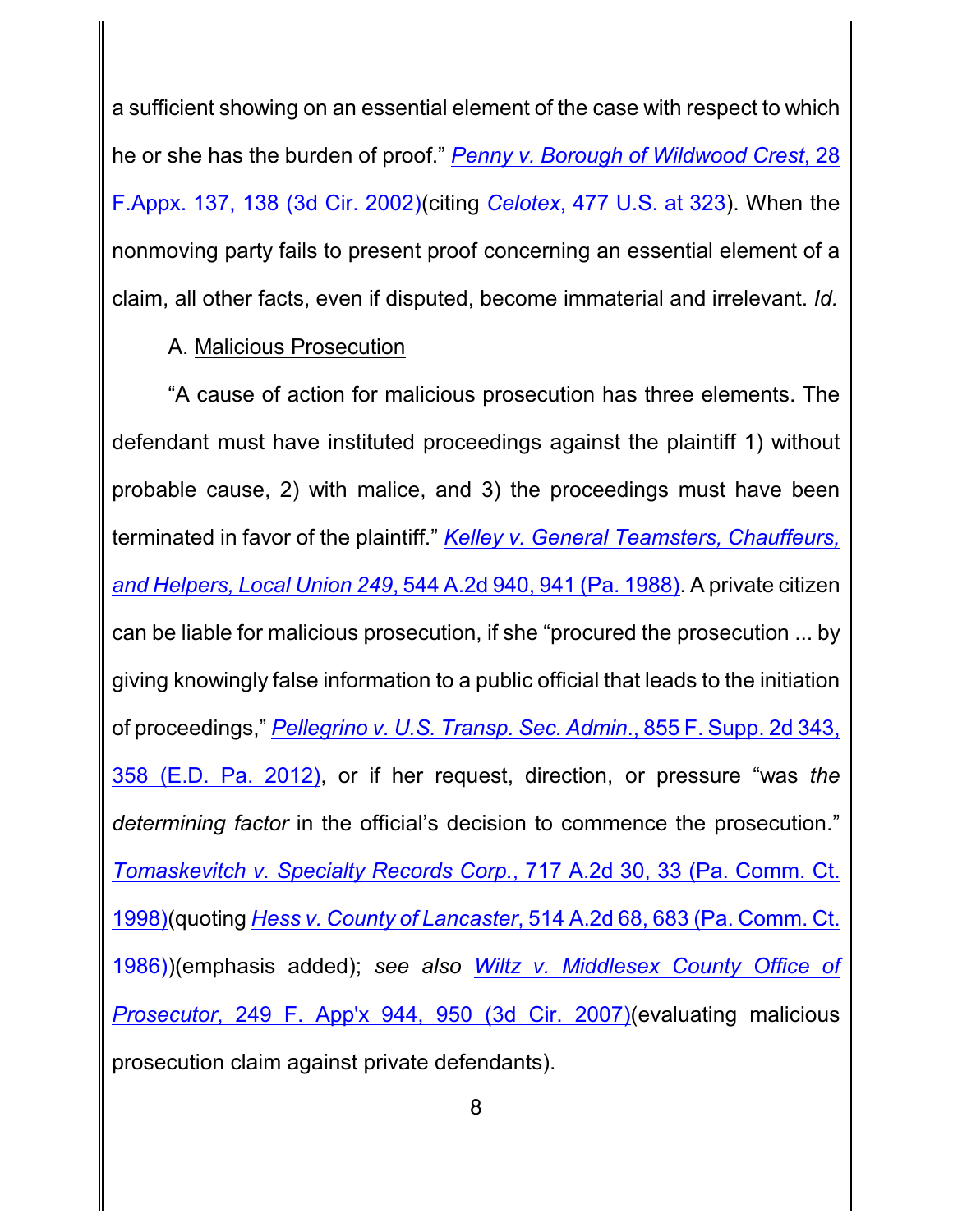Plaintiff argues, without citing a case to support his position, that because the amount he owed on his child support payments is in dispute, summary judgment should be precluded. (Doc. No. [112](http://ecf.pamd.uscourts.gov/doc1/15504298365), p.21-23). The plaintiff bears the burden of demonstrating there was a "lack of probable cause" for initiating the prosecution. *[Cosmas v. Bloomingdales Bros., Inc.,](http://westlaw.com/find/default.wl?ft=Y&referencepositiontype=S&rs=btil2.0&rp=%2ffind%2fdefault.wl&serialnum=1995118835&fn=_top&referenceposition=86&findtype=Y&vr=2.0&db=0000162&wbtoolsId=1995118835&HistoryType=F)* 660 A.2d 83, [86 \(Pa. Super. Ct.](http://westlaw.com/find/default.wl?ft=Y&referencepositiontype=S&rs=btil2.0&rp=%2ffind%2fdefault.wl&serialnum=1995118835&fn=_top&referenceposition=86&findtype=Y&vr=2.0&db=0000162&wbtoolsId=1995118835&HistoryType=F) 1995). If there is probable cause, then the motive of the prosecuting agent, or any other individual involved, is immaterial. *[Corrigan v.](http://westlaw.com/find/default.wl?ft=Y&referencepositiontype=S&rs=btil2.0&rp=%2ffind%2fdefault.wl&serialnum=2003496849&fn=_top&referenceposition=505&findtype=Y&vr=2.0&db=0000162&wbtoolsId=2003496849&HistoryType=F) Central Tax Bureau of Pa., Inc.*[, 828 A.2d 502, 505 \(Pa. Comm. Ct.](http://westlaw.com/find/default.wl?ft=Y&referencepositiontype=S&rs=btil2.0&rp=%2ffind%2fdefault.wl&serialnum=2003496849&fn=_top&referenceposition=505&findtype=Y&vr=2.0&db=0000162&wbtoolsId=2003496849&HistoryType=F) 2003). When there are no material facts in dispute regarding the circumstances leading to an arrest and prosecution, "the court must say, as a matter of law, whether the facts proven show probable cause." *[Randall v. Fenton Storage](http://westlaw.com/find/default.wl?ft=Y&referencepositiontype=S&rs=btil2.0&rp=%2ffind%2fdefault.wl&serialnum=1935115434&fn=_top&referenceposition=577&findtype=Y&vr=2.0&db=0000161&wbtoolsId=1935115434&HistoryType=F) Co.*, 177 A. [575, 577 \(Pa. 1935\)](http://westlaw.com/find/default.wl?ft=Y&referencepositiontype=S&rs=btil2.0&rp=%2ffind%2fdefault.wl&serialnum=1935115434&fn=_top&referenceposition=577&findtype=Y&vr=2.0&db=0000161&wbtoolsId=1935115434&HistoryType=F). There is no dispute that the court order in effect at the time of arrest required the plaintiff to pay \$783.00, (Doc. No. [38](http://ecf.pamd.uscourts.gov/doc1/15503750692), ¶30; Doc No. 47, Exh. C). The only issue is whether Judge Musto or Defendant Quinn communicated a different amount to the plaintiff. As such, these facts are "sufficient for an ordinary and prudent person to believe that" the plaintiff violated the court order by paying \$533.00, establishing probable cause to initiate his prosecution for making a deficient payment. *Id.* "This is an absolute defense to malicious prosecution." *Id.* at 506 (citing *[Turano](http://westlaw.com/find/default.wl?ft=Y&referencepositiontype=S&rs=btil2.0&rp=%2ffind%2fdefault.wl&serialnum=1993172818&fn=_top&referenceposition=824&findtype=Y&vr=2.0&db=0000162&wbtoolsId=1993172818&HistoryType=F) v. Hunt*, [631 A.2d 822, 824 \(Pa. Comm. Ct.](http://westlaw.com/find/default.wl?ft=Y&referencepositiontype=S&rs=btil2.0&rp=%2ffind%2fdefault.wl&serialnum=1993172818&fn=_top&referenceposition=824&findtype=Y&vr=2.0&db=0000162&wbtoolsId=1993172818&HistoryType=F) 1993)). Probable cause acts as a total bar to the claim and entitles Defendant von Schmeling to summary judgment.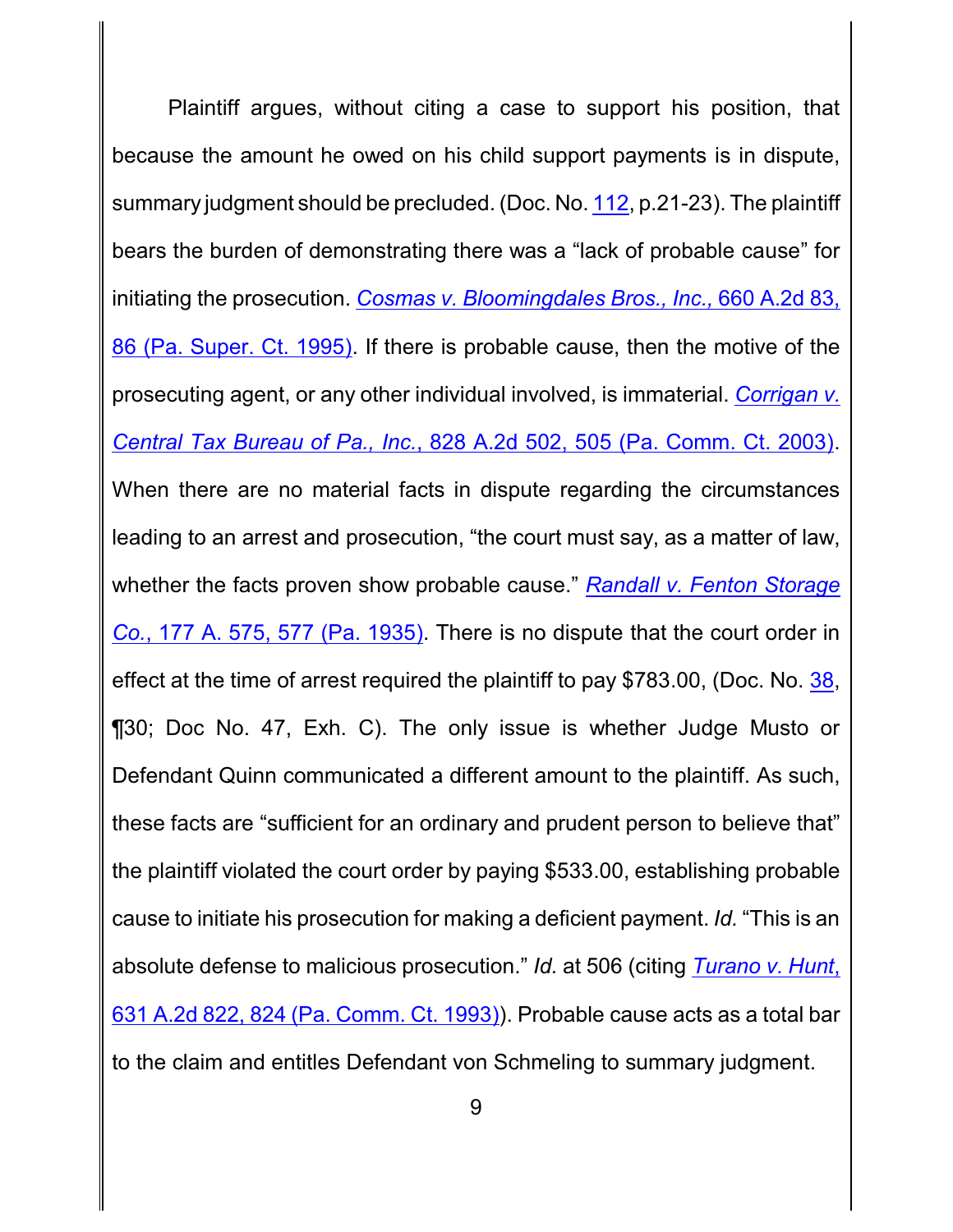The plaintiff also fails to show how the prior proceedings terminated in his favor. "One element that must be alleged and proved in a malicious prosecution actions is the termination of the prior criminal proceeding in favor of the accused." *Donahue v. Gavin*[, 280 F.3d 371, 383 \(3d Cir. 2002\)](http://westlaw.com/find/default.wl?ft=Y&referencepositiontype=S&rs=btil2.0&rp=%2ffind%2fdefault.wl&serialnum=2002116031&fn=_top&referenceposition=383&findtype=Y&vr=2.0&db=0000506&wbtoolsId=2002116031&HistoryType=F)(quoting *Heck v. Humphrey*[, 512 U.S. 477, 484 \(1994\)](http://westlaw.com/find/default.wl?ft=Y&referencepositiontype=S&rs=btil2.0&rp=%2ffind%2fdefault.wl&serialnum=1994135537&fn=_top&referenceposition=484&findtype=Y&vr=2.0&db=0000780&wbtoolsId=1994135537&HistoryType=F))(applying Pennsylvania law). Such termination can be shown by: (1) a discharge by a magistrate at a preliminary hearing, (2) a grand jury's refusal to indict, (3) the prosecutor's formal abandonment of the proceedings, (4) the quashing of an indictment or information, (5) an acquittal, or (6) a final order in favor of the accused by a trial or appellate court. *Id.*(citing RESTATEMENT (SECOND) OF TORTS §659 (1976)). The plaintiff admits the court order required him to pay \$783.00, (Doc. No. [38](http://ecf.pamd.uscourts.gov/doc1/15503750692), ¶30), he payed \$533.00 on December 21, 2009, (Doc. No. [112](http://ecf.pamd.uscourts.gov/doc1/15504298365), Exh. 16), and he paid the \$250.00 to be released from custody on January 7, 2010. (Id.) The plaintiff does not point to any evidence to indicate that he was able to successfully challenge the amount owed or point to any judicial proceedings that terminated in his favor related to this prosecution. Therefore, he has failed to present sufficient evidence on that element as well.

Lastly, the evidence, viewed in the light most favorable to the plaintiff, is insufficient as a matter of Pennsylvania law to sustain a malicious prosecution claim. What amount the plaintiff believed he had to pay is not relevant to this evaluation. The question is whether Defendant von Schmeling, as a private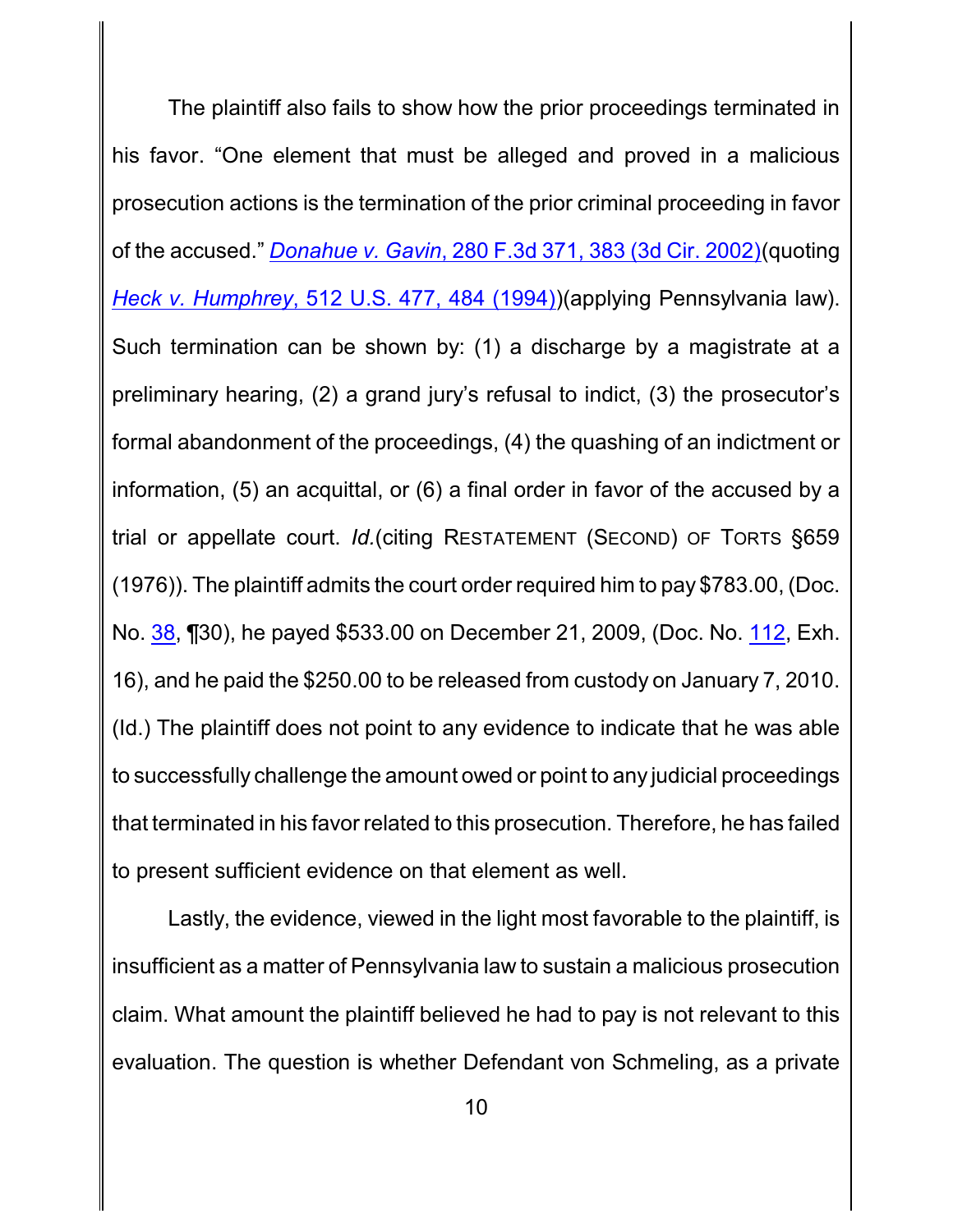party, provided knowingly false information to procure a prosecution or her influence was *the determining factor* in the initiation of the prosecution. *Tomaskevitch,* [717 A.2d at 33](http://westlaw.com/find/default.wl?ft=Y&referencepositiontype=S&rs=btil2.0&rp=%2ffind%2fdefault.wl&serialnum=1998178477&fn=_top&referenceposition=33&findtype=Y&vr=2.0&db=0000162&wbtoolsId=1998178477&HistoryType=F). The plaintiff does not point to any evidence where Defendant von Schmeling knowingly provided false information to procure the prosecution. (Doc. No. [112](http://ecf.pamd.uscourts.gov/doc1/15504298365), p.21-23).

Therefore, this court's determination of the issue depends whether her communications with the Luzerne County defendants were the determining factor in initiating the prosecution. In *Tomaskevitch*, the Commonwealth Court of Pennsylvania held that uncorroborated hearsay testimony that the defendant was "'pushing' for a prosecution of [the plaintiff]" was insufficient evidence to survive a motion for summary judgment when an independent actor made the decision to initiate the arrest and prosecution. [717 A.2d at 33](http://westlaw.com/find/default.wl?ft=Y&referencepositiontype=S&rs=btil2.0&rp=%2ffind%2fdefault.wl&serialnum=1998178477&fn=_top&referenceposition=33&findtype=Y&vr=2.0&db=0000162&wbtoolsId=1998178477&HistoryType=F) [fn. 5](http://westlaw.com/find/default.wl?ft=Y&referencepositiontype=S&rs=btil2.0&rp=%2ffind%2fdefault.wl&serialnum=1998178477&fn=_top&referenceposition=33&findtype=Y&vr=2.0&db=0000162&wbtoolsId=1998178477&HistoryType=F). Here, the plaintiff does not contest that a warrant was issued for his arrest, that the order of the court required him to pay \$783.00, or that he only paid \$588.00. (Doc. No. [112](http://ecf.pamd.uscourts.gov/doc1/15504298365), Exh. 15). What he does contest is whether the court gave him permission to pay less than that amount. He further contends that defendant Tigue informed the plaintiff he was being taken to jail because "Ms. von Schmeling was present daily at the offices of the Domestic Relations Section and was 'hounding them to arrest [the plaintiff].'" (Doc. No. [112](http://ecf.pamd.uscourts.gov/doc1/15504298365), Exh. 16). Lastly, he claims that Defendant Duffy, Jr. told him at the contempt hearing on November 24, 2009, that if he did not pay the correct amount, he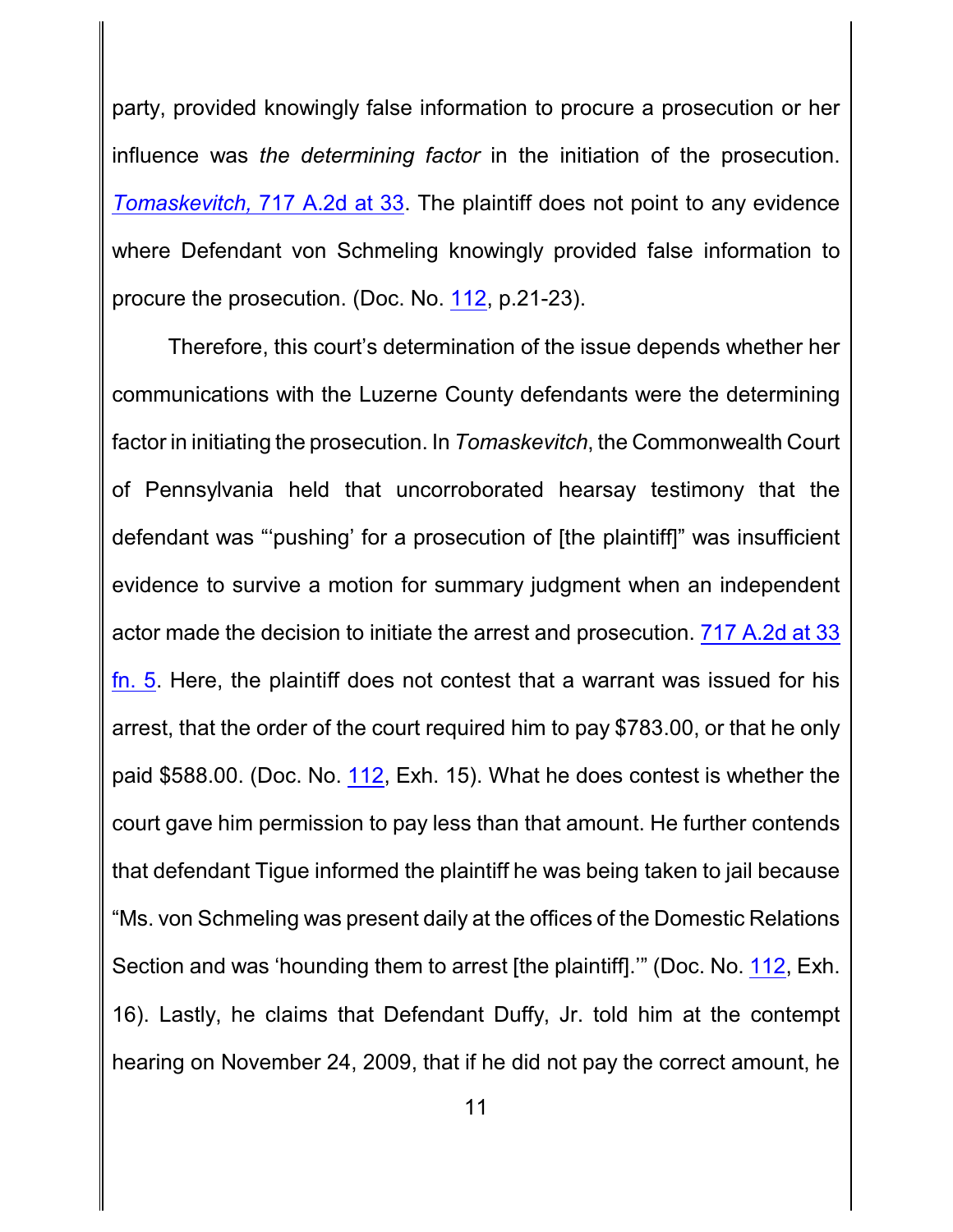would be arrested. (Doc. No. [38](http://ecf.pamd.uscourts.gov/doc1/15503750692), ¶37).

Based on the plaintiff's own exhibits and pleadings, Defendant Duffy, Jr. prepared the warrant and had it signed on December 28, 2009, after warning the plaintiff he would do so. (Id., Doc. No. [112](http://ecf.pamd.uscourts.gov/doc1/15504298365), Exh. 3). Aside from the plaintiff's affidavit, there is nothing in the record to indicate that Defendant von Schmeling hounded or harassed any of the other Luzerne County defendants for an arrest. The PACSES log indicates the call between Defendants Quinn, Davis, and von Schmeling on December 4 and 7, 2009, focused on what the court would do if the plaintiff did not pay, not what Ms. von Schmeling wanted or desired. (Doc. No. [112](http://ecf.pamd.uscourts.gov/doc1/15504298365), Exh. 4). The PACSES log further shows that on December 4, 2009, Judge Musto had already determined that if the plaintiff did not pay the additional \$250.00 by December 24, 2009, "a warrant would be issued for his arrest when the office reopens following the holidays." (Id.). In his complaint, the plaintiff alleges that Defendants Quinn, Duffy, Davis arrested him because of the actions of his wife. Nothing attached to his brief in opposition to this motion for summary judgment, save for Defendant Tigue's hearsay statement, supports that allegation. (Doc. No. [38](http://ecf.pamd.uscourts.gov/doc1/15503750692), ¶101). Even adopting defendant Tigue's statement, defendant Duffy, Jr. initiated the proceedings by placing a warrant into the system for the plaintiff's arrest, warning the plaintiff a month prior of the consequences of non-payment. (Doc. No. [112](http://ecf.pamd.uscourts.gov/doc1/15504298365), Exh. 3). There is nothing in this record to indicate he was influenced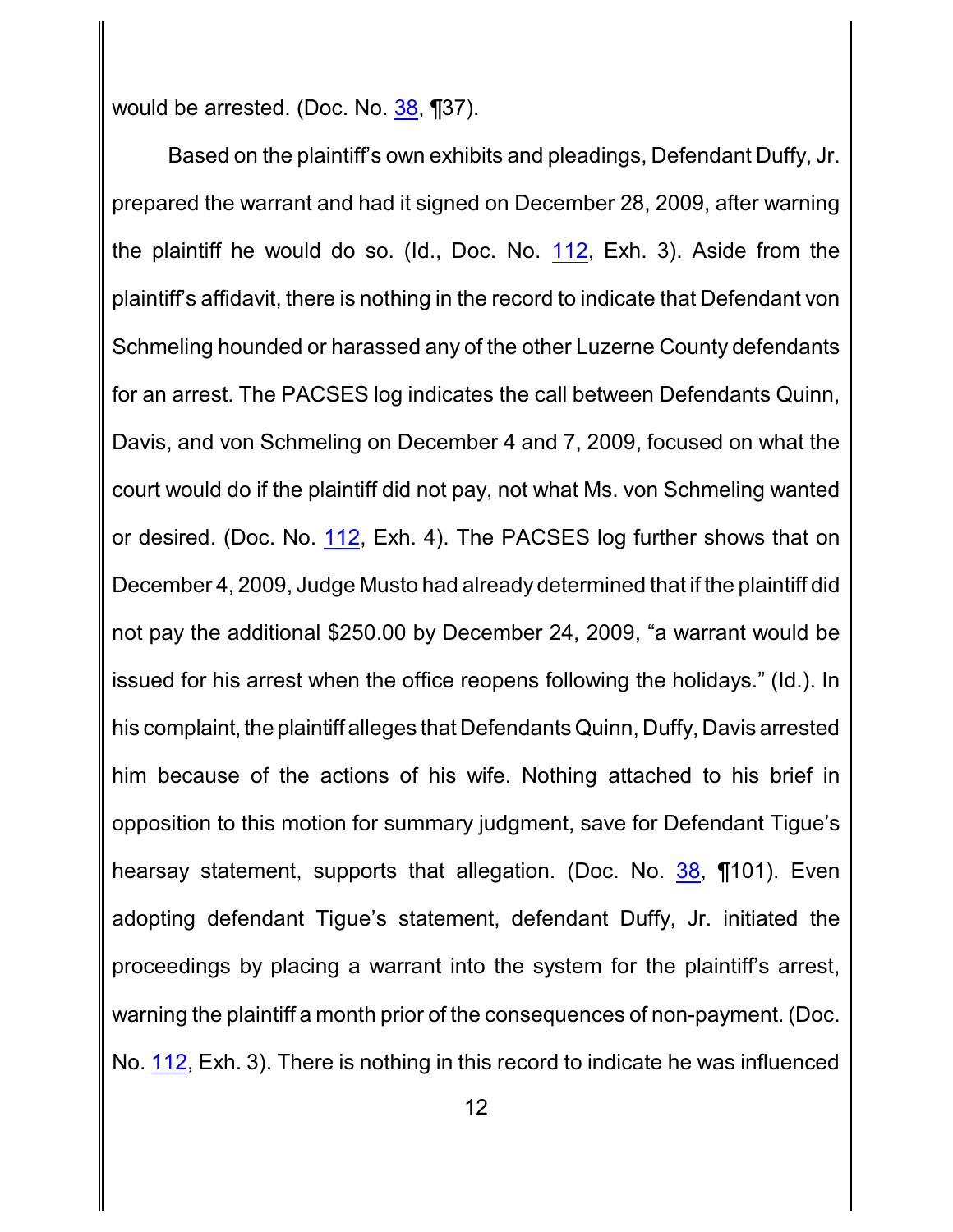by defendant von Schmeling. Based on *Tomaskevitch*, the uncorroborated hearsay statement is insufficient as a matter of law to demonstrate a material issue of fact between the parties. *See* [717 A.2d at 33 fn. 5](http://westlaw.com/find/default.wl?ft=Y&referencepositiontype=S&rs=btil2.0&rp=%2ffind%2fdefault.wl&serialnum=1998178477&fn=_top&referenceposition=33&findtype=Y&vr=2.0&db=0000162&wbtoolsId=1998178477&HistoryType=F) ("[U]ncorroborated hearsaytestimony" that defendant "was 'pushing' for a prosecution" insufficient to raise material issue of fact in claim for malicious prosecution). For the foregoing reasons, Defendant von Schmeling is entitled to summary judgment on the malicious prosecution claim.

## B. Intentional Infliction of Emotional Distress

The Pennsylvania Supreme Court has not yet recognized the tort of intentional infliction of emotional distress ("IIED"), but the Superior Court and the Third Circuit have both predicted that the Supreme Court would adopt the RESTATEMENT (SECOND) OF TORTS §46, which provides, "[o]ne who by extreme and outrageous conduct intentionally or recklessly causes severe emotional distress to another is subject to liability for such emotional distress." *[Clark v.](http://westlaw.com/find/default.wl?ft=Y&referencepositiontype=S&rs=btil2.0&rp=%2ffind%2fdefault.wl&serialnum=1989165548&fn=_top&referenceposition=622&findtype=Y&vr=2.0&db=0000350&wbtoolsId=1989165548&HistoryType=F) Township of Falls*[, 890 F.2d 611, 622-23](http://westlaw.com/find/default.wl?ft=Y&referencepositiontype=S&rs=btil2.0&rp=%2ffind%2fdefault.wl&serialnum=1989165548&fn=_top&referenceposition=622&findtype=Y&vr=2.0&db=0000350&wbtoolsId=1989165548&HistoryType=F) (3d Cir. 1989) (citing *[Kazatsky](http://westlaw.com/find/default.wl?ft=Y&db=0000651&rs=btil2.0&rp=%2ffind%2fdefault.wl&serialnum=1987077756&fn=_top&findtype=Y&vr=2.0&wbtoolsId=1987077756&HistoryType=F) v. [King David Mem'l](http://westlaw.com/find/default.wl?ft=Y&db=0000651&rs=btil2.0&rp=%2ffind%2fdefault.wl&serialnum=1987077756&fn=_top&findtype=Y&vr=2.0&wbtoolsId=1987077756&HistoryType=F) Park, Inc.*, 515 Pa. 183 (1987)). Outrageous or extreme conduct is behavior so outrageous or so extreme as to go "beyond all possible bounds of decency, and to be regarded as atrocious, and utterly intolerable in civilized society." *Cox v. Keystone Carbon Co.*[, 861 F.2d 390, 395 \(3d Cir.](http://westlaw.com/find/default.wl?ft=Y&referencepositiontype=S&rs=btil2.0&rp=%2ffind%2fdefault.wl&serialnum=1988143988&fn=_top&referenceposition=395&findtype=Y&vr=2.0&db=0000350&wbtoolsId=1988143988&HistoryType=F) [1988\)](http://westlaw.com/find/default.wl?ft=Y&referencepositiontype=S&rs=btil2.0&rp=%2ffind%2fdefault.wl&serialnum=1988143988&fn=_top&referenceposition=395&findtype=Y&vr=2.0&db=0000350&wbtoolsId=1988143988&HistoryType=F); *Swisher v. Pitz*[, 868 A.2d 1228, 1230](http://westlaw.com/find/default.wl?ft=Y&referencepositiontype=S&rs=btil2.0&rp=%2ffind%2fdefault.wl&serialnum=2006209811&fn=_top&referenceposition=1230&findtype=Y&vr=2.0&db=0000162&wbtoolsId=2006209811&HistoryType=F) (Pa.Super. 2005) (internal citation omitted). "Pennsylvania courts have found action for IIED to exist only in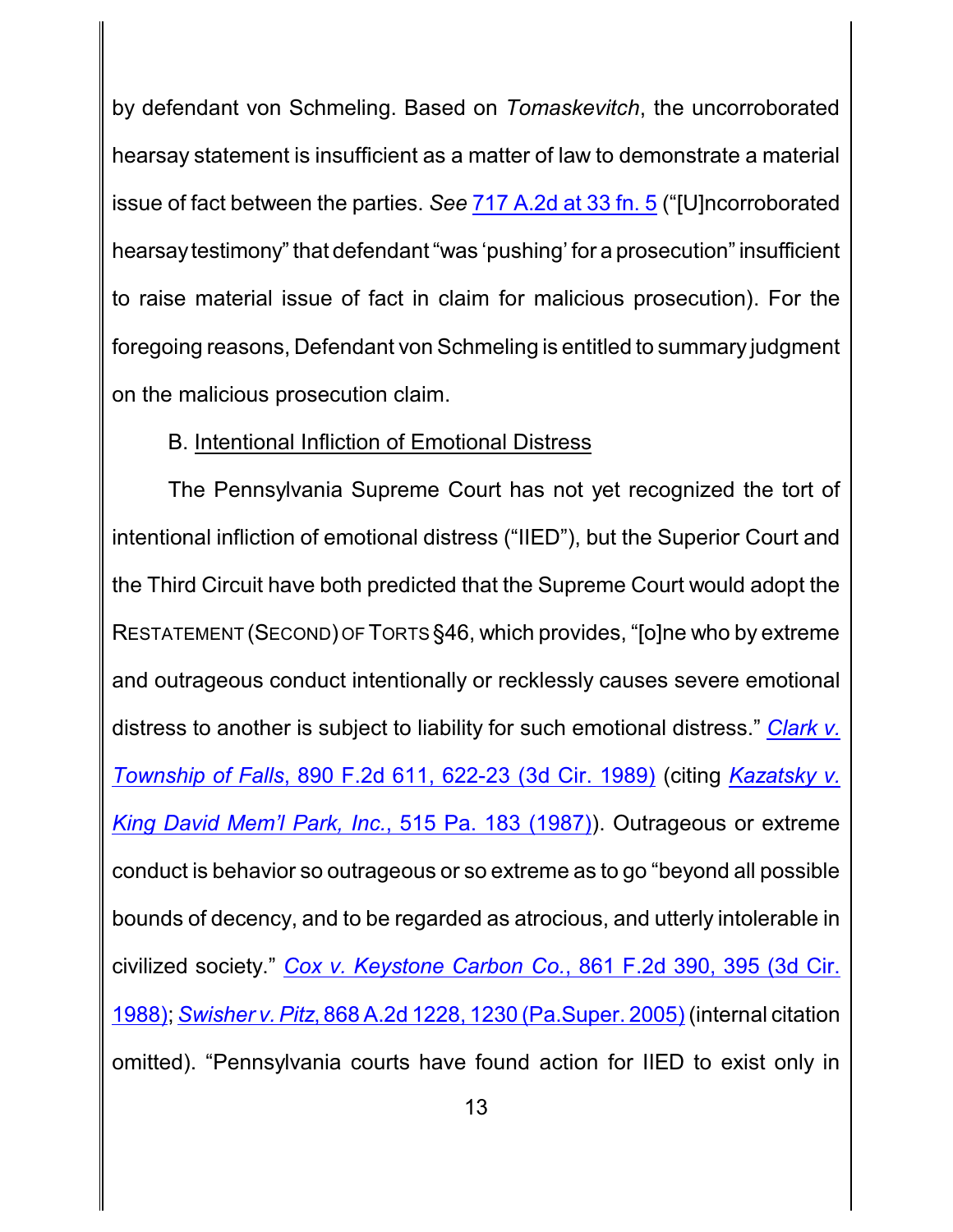limited circumstances, where the conduct is clearly outrageous." *[Snyder v.](http://westlaw.com/find/default.wl?ft=Y&referencepositiontype=S&rs=btil2.0&rp=%2ffind%2fdefault.wl&serialnum=1995097477&fn=_top&referenceposition=375&findtype=Y&vr=2.0&db=0000162&wbtoolsId=1995097477&HistoryType=F) [Speciality Glass Products,](http://westlaw.com/find/default.wl?ft=Y&referencepositiontype=S&rs=btil2.0&rp=%2ffind%2fdefault.wl&serialnum=1995097477&fn=_top&referenceposition=375&findtype=Y&vr=2.0&db=0000162&wbtoolsId=1995097477&HistoryType=F) Inc.,* 658 A.2d 366, 375 (Pa. Super. Ct. [1995\)](http://westlaw.com/find/default.wl?ft=Y&referencepositiontype=S&rs=btil2.0&rp=%2ffind%2fdefault.wl&serialnum=1995097477&fn=_top&referenceposition=375&findtype=Y&vr=2.0&db=0000162&wbtoolsId=1995097477&HistoryType=F)(citations omitted).

The plaintiff argues, without citing a case in support of his argument, that the evidence and inferences drawn therefrom, viewed in the light most favorable to him, are sufficient to sustain a cause for IIED because of Defendant von Schmeling's influence over the Luzerne County defendants.

As previously stated, the plaintiff does not claim Defendant von Schmeling made any false statements that led to his prosecution, only that her "familiarity" with and "influence" over the Luzerne Countydefendants and other individuals, including a sitting judge, led to his arrest. (Doc. No. [112](http://ecf.pamd.uscourts.gov/doc1/15504298365), p. 24). Even accepting the plaintiff's contention that Defendant von Schmeling was "hounding" the Luzerne County defendants to make an arrest, she is entitled to summary judgment. The plaintiff's brief and attached exhibits demonstrate that Defendant von Schmeling was an active participant in a contentious child support dispute. There is no evidence or allegation that she knowingly disseminated false information that led to the plaintiff's arrest and prosecution. The plaintiff points to the "high level of contact" between the defendants as evidence of this extreme conduct, however, these exchanges alone do not rise to the requisite level of outrageous action required by Pennsylvania law. *See Mills*[, 589 F.Supp. 2d at 558](http://westlaw.com/find/default.wl?ft=Y&db=0004637&rs=btil2.0&rp=%2ffind%2fdefault.wl&serialnum=2017596426&fn=_top&findtype=Y&vr=2.0&wbtoolsId=2017596426&HistoryType=F) (police officer's false statements and actions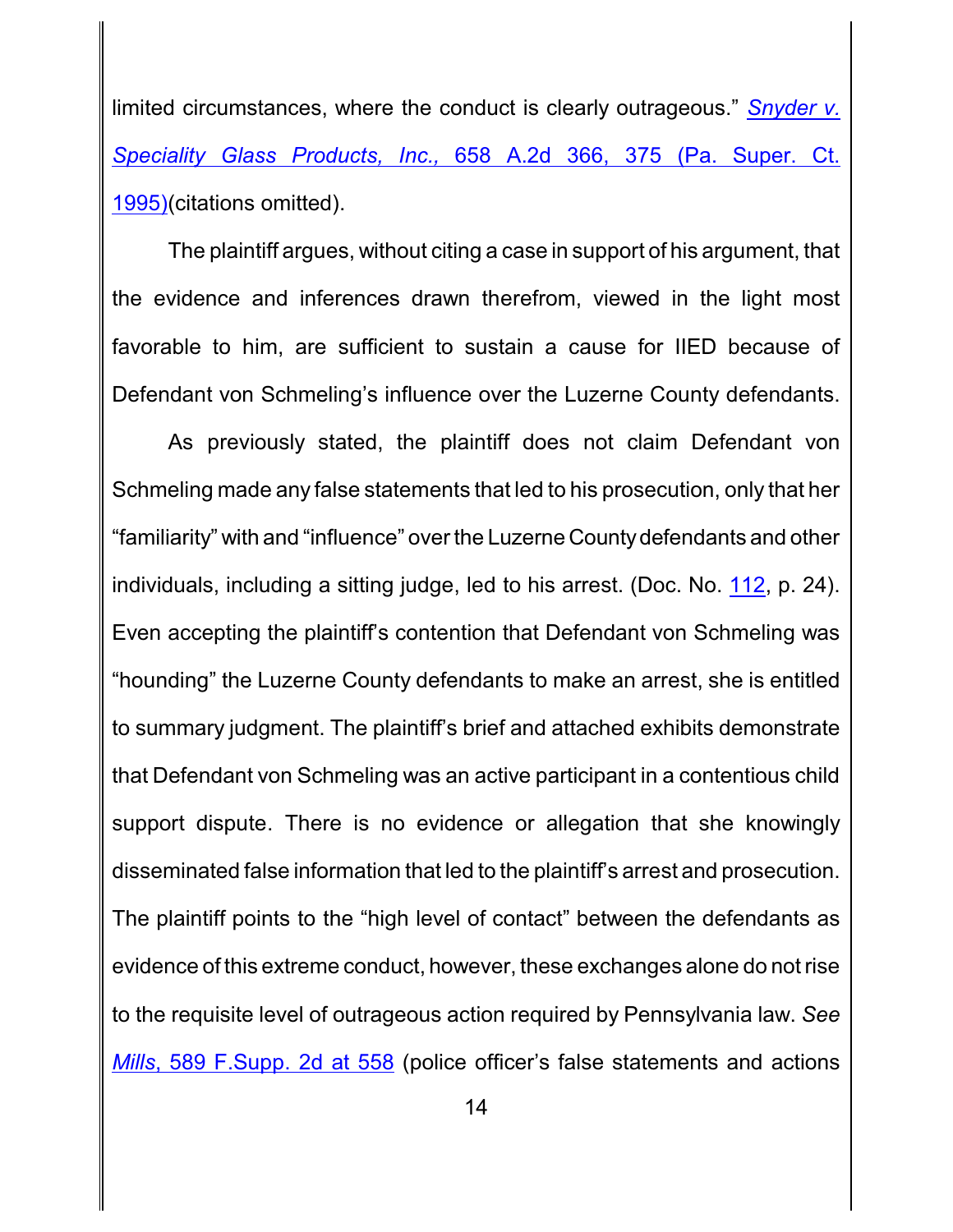soliciting sex from plaintiff that led to arrest and prosecution for prostitution insufficient to sustain claim for IIED); *[Capresecco v. Jenkintown Borough](http://westlaw.com/find/default.wl?ft=Y&referencepositiontype=S&rs=btil2.0&rp=%2ffind%2fdefault.wl&serialnum=2003342519&fn=_top&referenceposition=323&findtype=Y&vr=2.0&db=0004637&wbtoolsId=2003342519&HistoryType=F)*, 261 [F.Supp. 2d 319,](http://westlaw.com/find/default.wl?ft=Y&referencepositiontype=S&rs=btil2.0&rp=%2ffind%2fdefault.wl&serialnum=2003342519&fn=_top&referenceposition=323&findtype=Y&vr=2.0&db=0004637&wbtoolsId=2003342519&HistoryType=F) 323 (E.D.Pa. 2003)(holding evidence that defendants actions, including (1) conspiring to deprive seriously ill plaintiff of job and medical benefits, (2) denying plaintiff's opportunity for a hearing before termination, and (3) continuously interfering with plaintiff's access to benefits, were insufficiently extreme or outrageous for the purposes of IIED).

Communicating with the court officials and employees involved in her case and even "hounding" at least one court employee to arrest the plaintiff because of an admitted violation of a court order fail to meet this high standard. As a matter of law, Defendant von Schmeling is entitled to summary judgment.

#### C. Civil Conspiracy

Finally, the plaintiff states that summary judgment is inappropriate for the civil conspiracy claim because of the viability of the malicious prosecution and IIED claims. The plaintiff does not address whether the claim can survive on its own. Civil conspiracy requires the plaintiff to plead and prove an underlying tort occurred, "because the cause of action is wholly subordinate to the underlying tort's existence." *[Boyanowski v. Capital Area Intermediate Unit](http://westlaw.com/find/default.wl?ft=Y&referencepositiontype=S&rs=btil2.0&rp=%2ffind%2fdefault.wl&serialnum=2000381482&fn=_top&referenceposition=407&findtype=Y&vr=2.0&db=0000506&wbtoolsId=2000381482&HistoryType=F)*, 215 [F.3d 396, 407 \(3d Cir. 2000\)](http://westlaw.com/find/default.wl?ft=Y&referencepositiontype=S&rs=btil2.0&rp=%2ffind%2fdefault.wl&serialnum=2000381482&fn=_top&referenceposition=407&findtype=Y&vr=2.0&db=0000506&wbtoolsId=2000381482&HistoryType=F). "[A]bsent a civil cause of action for a particular act, there can be no cause of action for civil conspiracy to commit that act."